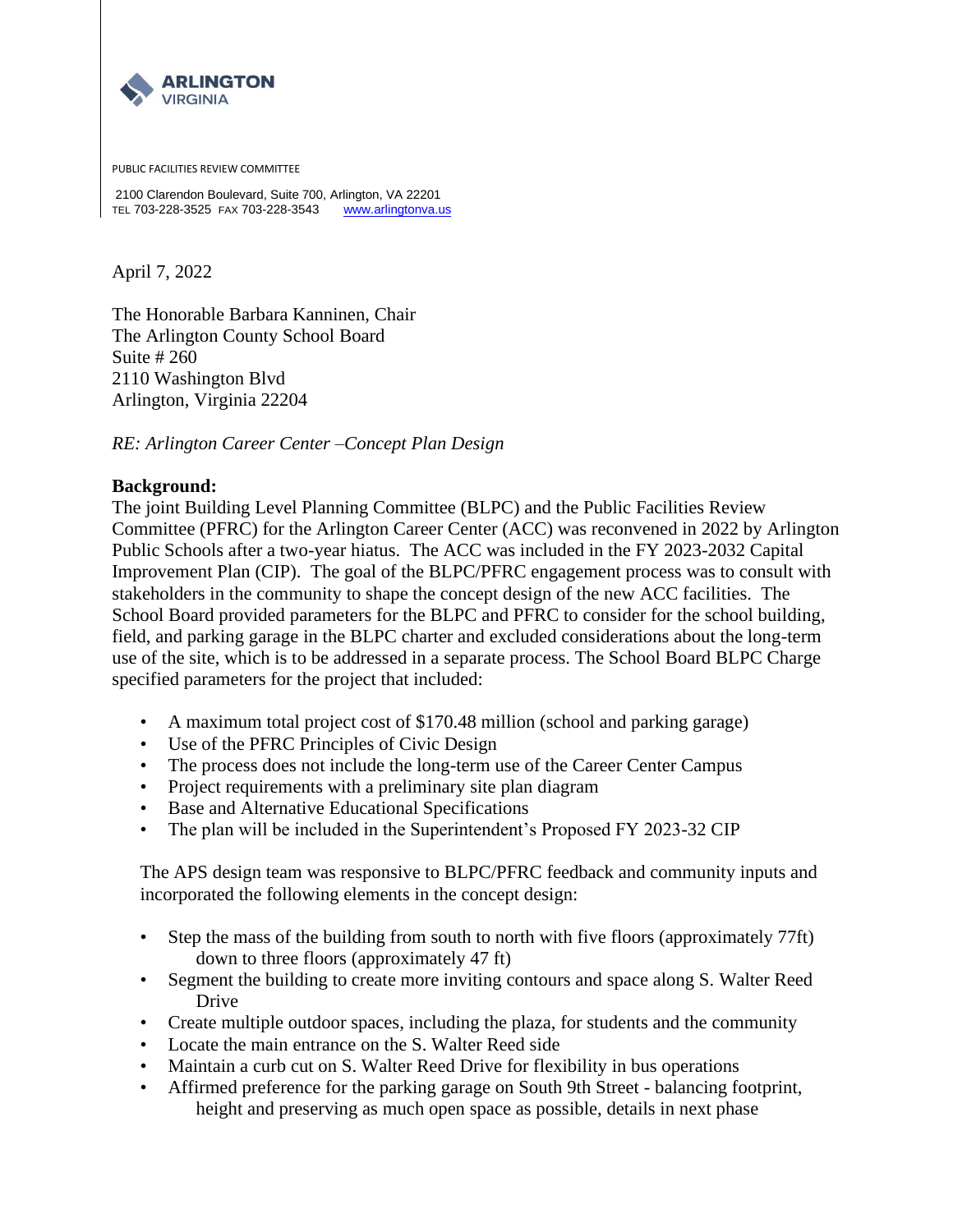- Accessible parking closer to the school buildings and library, possibly curbside is necessary
- Terraces (exact configuration to be determined) make the building attractive and may provide learning spaces
- Further development of the transportation plan needs:
	- o Ensure buses can operate efficiently onsite with easy access
	- o Minimize vehicle impact on South Highland Street
	- o Refine parking needs and locations
	- o Identify drop off and pick up locations
	- o Factor in Complete Streets project
	- o Ensure safe interactions between pedestrians and vehicles

APS staff, Arlington County Government (ACG) staff, and the project Co-Chairs closely collaborated to optimize project communications with BLPC/PFRC participants, and to gather feedback for the APS design team as they developed the ACC concept design. The BLPC/PFRC adopted the PFRC Principles of Civic Design to inform our assessments about how the project met community goals based on ACG staff recommendations. This approach helped focus discussions and provided a framework for discussion and focused the time spent by members during our meetings. The APS design team is presenting this ACC project concept as an informational item on April 7 for School Board action on April 28.

## **Process:**

The joint BLPC/PFRC held three meetings on January 19, 2022, February 16, 2022, and March 30, 2022. All meetings were virtual and included the appointed members of the BLPC and PFRC and were open to the public. For the first two meetings, after a presentation by staff, attendees were split into smaller breakout rooms with both a facilitator and notetaker to provide feedback on the project, to be further incorporated into the evolution of plans for the ACC at the next meeting and guide county staff. There were some technical challenges with the room assignments in the first two meetings, but overall, these issues were resolved during the course of the meetings.

The third meeting was structured differently than meetings one and two. For the third meeting, after the staff presentation, attendees were split into two groups based on appointment to either the BLPC or the PFRC. Members of the public in attendance were randomly assigned to either group. Members of the PFRC (and BLPC in their group) were asked to complete a series of feedback questions by identifying whether they strongly agree, agree, disagree, or strongly disagree with a series of statements. There were also two open discussion prompts at the end of the list. The feedback questions were as follows:

- 1. I support the overall ACC concept design.
- 2. I support the overall ACC building design.
- 3. The massing of the new ACC building fits the PFRC Principles of Civic Design.
- 4. I support the configuration of the new ACC building to provide useful public space.
- 5. I support the multi-use plaza concept for space outside the new ACC building.
- 6. I support the proposed parking garage and its general configuration.
- 7. I support the proposed school bus and service vehicle movement on the site.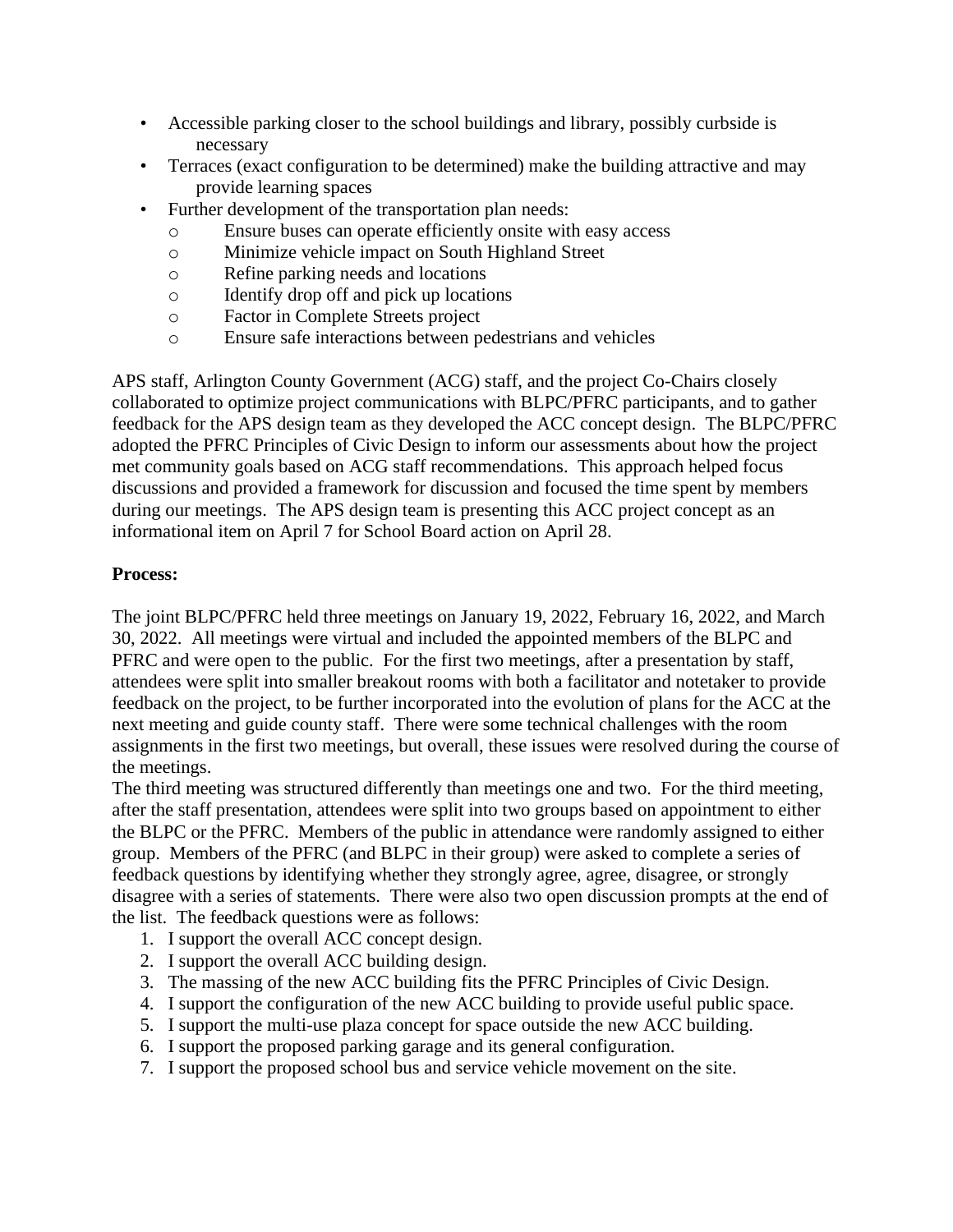## Open-Ended Prompts

- 8. Identify additional concerns with the proposed concept design
- 9. Identify specific areas of the project that should receive further development or focus during the schematic design phase of the ACC project scheduled for May 2022 to September 2022.

Unfortunately, the polling functionality within Teams did not operate for the third meeting, but the PFRC group was sufficiently condensed that we were able to collect relevant feedback both verbally and using the hand-raise functions built into Teams.

## **Feedback**:

Overall, the process revealed some tension between APS's stated priorities and community goals for the ACC site. The charter for the BLPC excluded the long-term goals for the ACC campus; however, many members of the joint BLPC/PFRC involved in the process requested guidance on long-term plans in order to fully be responsive to site decisions and understand the potential impact of decisions made today. This included a discussion around possible future uses for the remaining ACC building. APS has been clear they want to separate the issues of the overall site development from the specifics of the ACC project and needed time to gather and analyze data for the master plan. Responses to the feedback questions from the third meeting showed more agreement than disagreement regarding support for the ACC Concept Design, Building Design and massing of the proposed ACC building according to Principles of Civic Design. There was a greater split among respondents regarding whether the proposed ACC building configuration will provide useful public space, although the majority of the group was overall supportive of the proposed multi-use plaza for the outside space at the new ACC. The discussion of the parking garage configuration and the transportation flow onsite (including school bus and service vehicle movements) again split the group between agreement and disagreement. There was discussion about the appropriate size needed for the garage, and whether or not the proposed four hundred spaces is appropriate for site requirements.

Most significantly, the parking garage discussion yielded significant feedback that the garage ought to be underground, and that the proposed cost differential/savings from an aboveground garage did not justify such a design decision. Multiple PFRC members commented that a below ground garage could yield more preserved greenspace on the site, which was viewed as a priority. There was also interest in exploring the possibilities for a green roof on the garage. Regarding the proposed plaza concept on the site, there was support for this design concept overall, but concern that the plaza was not large enough to allow for significant public programming, such as farmers' markets. The plaza size is certainly something that should be addressed during the schematic phase of the project. The parking garage configuration and site access discussion raised concerns about bike access to the site and concerns that the parking was too far away from site entrances for those with disabilities. Additionally, the community expressed some concerns about placing two large parking garages next to each other, and thus creating a "tunnel effect" on the street. Regarding onsite transportation, overall, the feedback to having exits on Walter Reed and S. Highland streets was positive. There was concern expressed that the overall volume of buses servicing the site would be overwhelming and not be sustainable on the site itself. This included a discussion of the plan for phased construction on the site, and